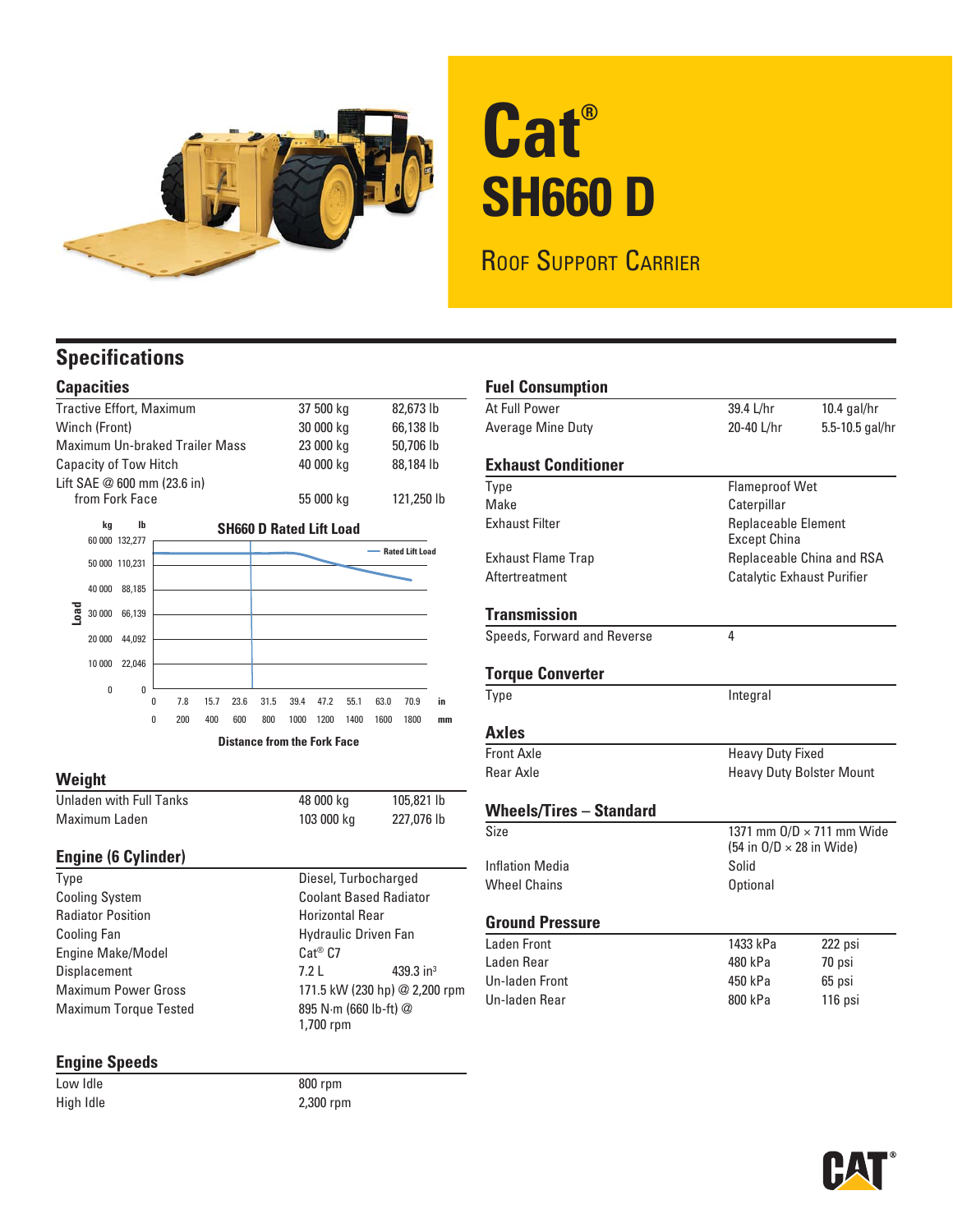### **SH660 D Roof Support Carrier**

| <b>Service Brake</b>                |                           |                                    | <b>Rated Spe</b>                     |
|-------------------------------------|---------------------------|------------------------------------|--------------------------------------|
| Type                                |                           | <b>Totally Enclosed, Wet Type</b>  | 1st Gear                             |
| Application                         | <b>Spring Applied</b>     |                                    | 2nd Gear                             |
|                                     | <b>Hydraulic Released</b> |                                    | 3rd Gear                             |
|                                     |                           |                                    | 4th Gear                             |
| <b>Park Brake</b>                   |                           |                                    |                                      |
| Type                                |                           | <b>Totally Enclosed, Wet Type</b>  | <b>Maximum</b>                       |
| Application                         | <b>Spring Applied</b>     |                                    |                                      |
|                                     | <b>Hydraulic Released</b> |                                    | kN<br>400<br>90,                     |
| <b>Articulation</b>                 |                           |                                    | 350<br>78,                           |
| Degrees of Turn Either Side         | 45 Degree                 |                                    | 300                                  |
|                                     |                           |                                    | 67,                                  |
| <b>Oscillation</b>                  |                           |                                    | <b>Tractive Effort</b><br>250<br>56, |
| Degrees Up and Down from Horizontal | 7.5 Degree                |                                    | 200<br>45,                           |
|                                     |                           |                                    | 150<br>33,                           |
| Canopy                              |                           |                                    | 100<br>22,<br>50<br>11,              |
| <b>Type Protective Device</b>       | MDG1                      |                                    |                                      |
| Optional ROPS/FOPS                  |                           |                                    | $\pmb{0}$                            |
| <b>Electrical System</b>            |                           |                                    |                                      |
| Type                                |                           | <b>Approved Flameproof</b>         | <b>Grade Abi</b>                     |
| Voltage                             | 24V                       |                                    | <b>Front to Rear</b>                 |
| <b>Shutdown System</b>              |                           |                                    | Side to Side                         |
| <b>System Type</b>                  | <b>Cat DCS Electronic</b> |                                    | Side to Side                         |
|                                     |                           | <b>Intrinsically Safe Approved</b> |                                      |
|                                     |                           |                                    | 30                                   |
| Lights                              |                           |                                    | 25                                   |
| Number/Location                     | STD 2 Front, 2 Rear       |                                    |                                      |
| <b>Service Capacities</b>           |                           |                                    | 20<br>% Grade<br>15                  |
| <b>Hydraulic Tank</b>               | 510L                      | 134.7 gal                          |                                      |
| <b>Fuel Tank</b>                    | 370 L                     | 97.1 gal                           | 10                                   |
| <b>Transmission/Converter Oil</b>   | 40 L                      | $10.6$ gal                         | 5                                    |
| Drop Box Oil                        | 8 L                       | $2.1$ gal                          | 0                                    |
| Engine Crankcase Oil                | 25L                       | $6.6$ gal                          |                                      |
| <b>Engine Cooling System Water</b>  | 72L                       | 19.0 gal                           | 0                                    |
| Axle Oil (Each)                     | 60 L                      | 15.9 gal                           |                                      |

Water Make Up Tank 150 L 118.9 gal

#### **Rated Speed/Un-Laden/No Grade**

| 1st Gear | $2.6$ km/h  | $1.6$ mph  |
|----------|-------------|------------|
| 2nd Gear | $6.3$ km/h  | $3.9$ mph  |
| 3rd Gear | $11.1$ km/h | $6.9$ mph  |
| 4th Gear | $19.5$ km/h | $12.1$ mph |
|          |             |            |

#### **Tractive Effort**



#### **ility**

| <b>Front to Rear</b> | 1:5 |
|----------------------|-----|
| Side to Side (Empty) | 1:4 |
| Side to Side (Laden) | 1:8 |

### **SH660 D Speed V Grade Laden Speed** 0 3.10 6.21 9.32 12.43 15.53 **mph** 0 5 10 15 20 25 **km/h 1st 2nd 3rd 4th**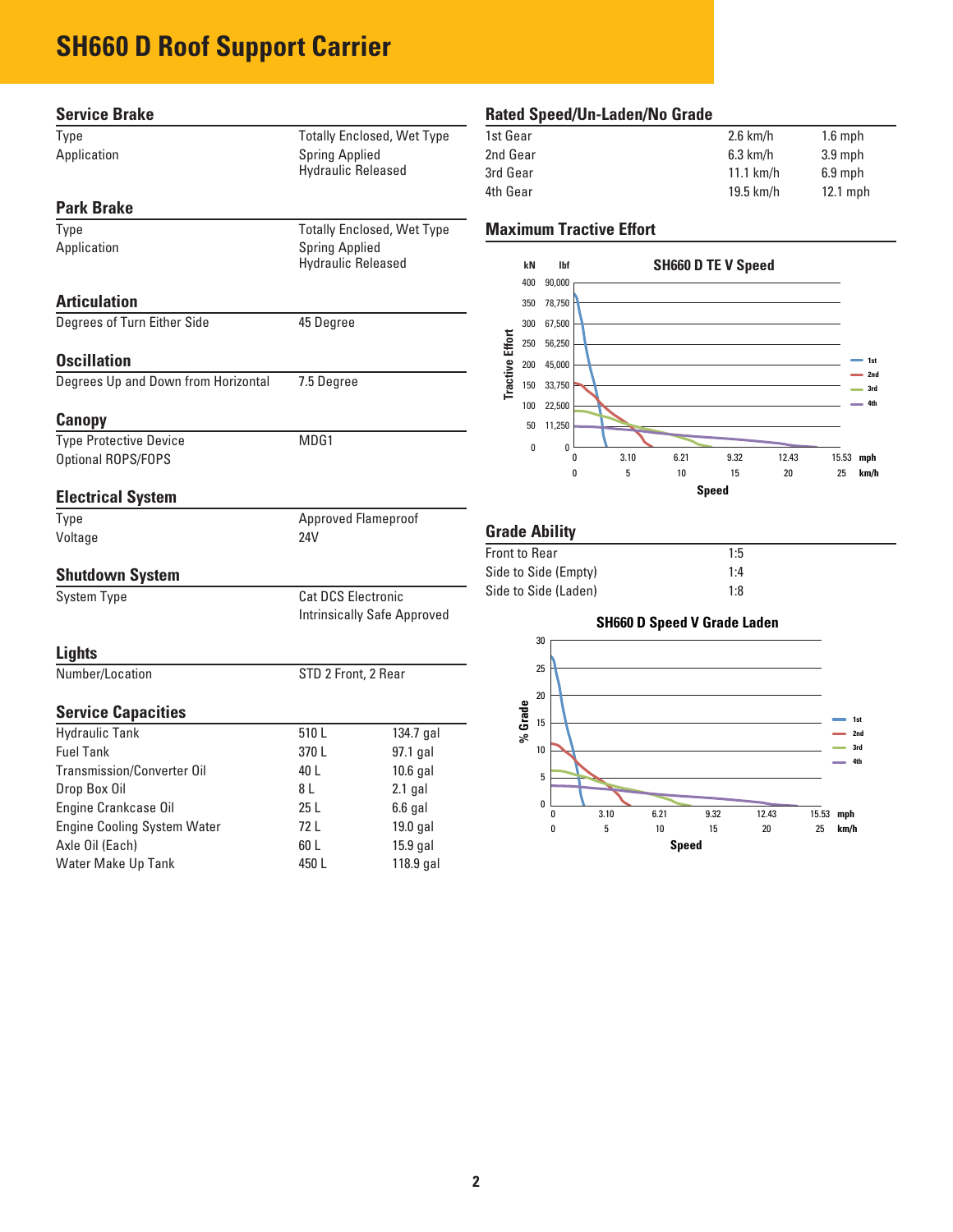## **SH660 D Roof Support Carrier**





#### **Dimensions** (All dimensions are approximate.)

**5 6**

**3**

| 1 Width                             | 3130 mm | 129.1 in  |
|-------------------------------------|---------|-----------|
| 2 Height - Top of ROPS              |         |           |
| <b>LOW Canopy Mount</b>             | 1980 mm | 78.0 in   |
| <b>MID Canopy Mount</b>             | 2050 mm | 80.7 in   |
| <b>HIGH Canopy Mount</b>            | 2120 mm | 83.5 in   |
| 3 Height - Top of Covers            | 1670 mm | 26.4 in   |
| 4 Height - Ground Clearance         | 340 mm  | $13.4$ in |
| 5 Length - Rear Axle to Bumper      | 3410 mm | 134.3 in  |
| 6 Length - Wheel Base               | 3620 mm | 142.5 in  |
| 7 Length - Overall                  | 9940 mm | 391.2 in  |
| 8 Lift Height of Fork               | 670 mm  | 26.7 in   |
| 9 Turning Radius - Inside Dimension | 3120 mm | 122.8 in  |
| 10 Turning Radius Outside Dimension | 6740 mm | 265.4 in  |

**27°**

**16° 8**